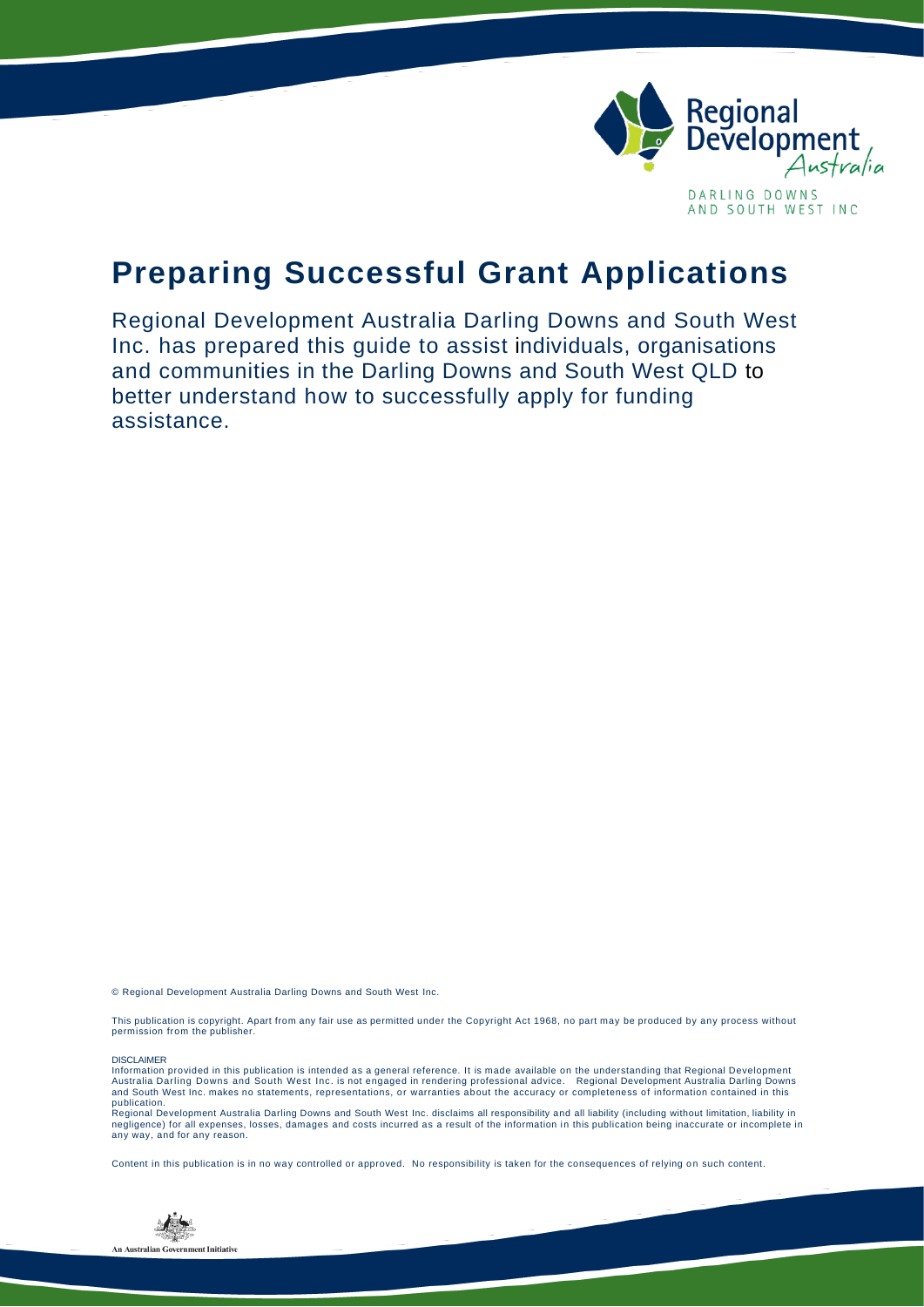

# **Contents**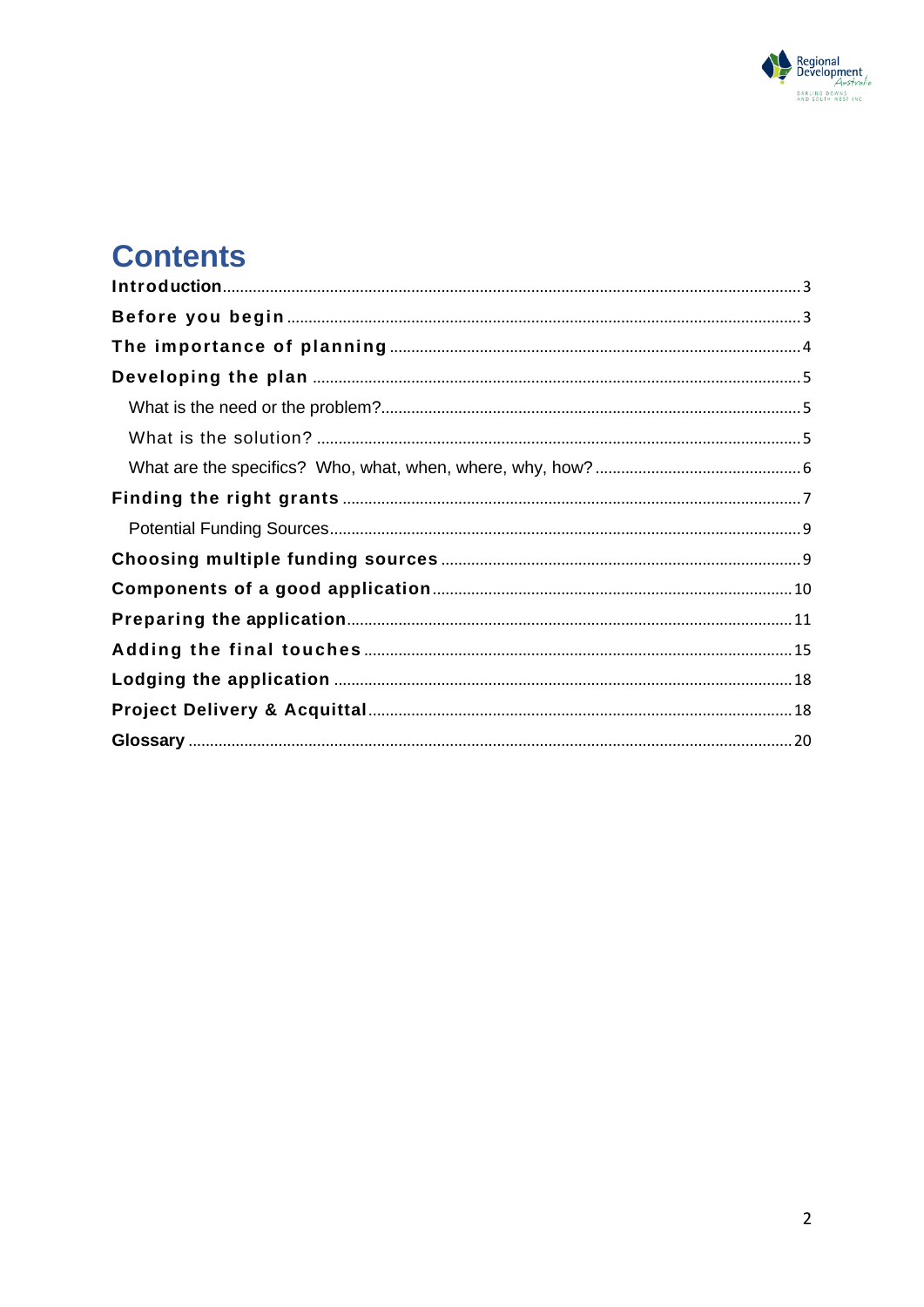

## <span id="page-2-0"></span>**Introduction**

The process to complete an application for funding can be challenging and is often approached with a degree of apprehension.

Our guidebook to getting a grant has been developed to de-mystify the procedures and the jargon.

It will encourage you to really sharpen your focus and concentrate on your project. A good project will attract funding, but no amount of funding will save a bad one!

On behalf of the team at Regional Development Australia Darling Downs and South West, we trust this guide provides a useful tool which you can refer to when you are completing your application.



#### **Trudi Bartlett** Director of Regional Development Regional Development Australia Darling Downs and South West Inc.

## <span id="page-2-1"></span>**Before you begin**

### Do you require funding to fulfil a need, solve a problem and create real outcomes?

Most grant applications are unsuccessful. In fact, only about 25% of applications receive funding. Only the best submissions will proceed, so ensuring that your application will stand out is extremely important.

To ensure a high-quality application, you need to be mindful of the amount of work involved in the process. You will need a lot of time and patience, attention to detail and determination.

You will also need some level of skill in research and data collation, writing, budgeting, and digital literacy. If you feel you are lacking in any of these areas, then it is important to include other people with those skills in the process.

Regional Development Australia Darling Downs and South West may be able to assist in these areas or can connect you with service providers who have the expertise to help you bring the application up to a high level.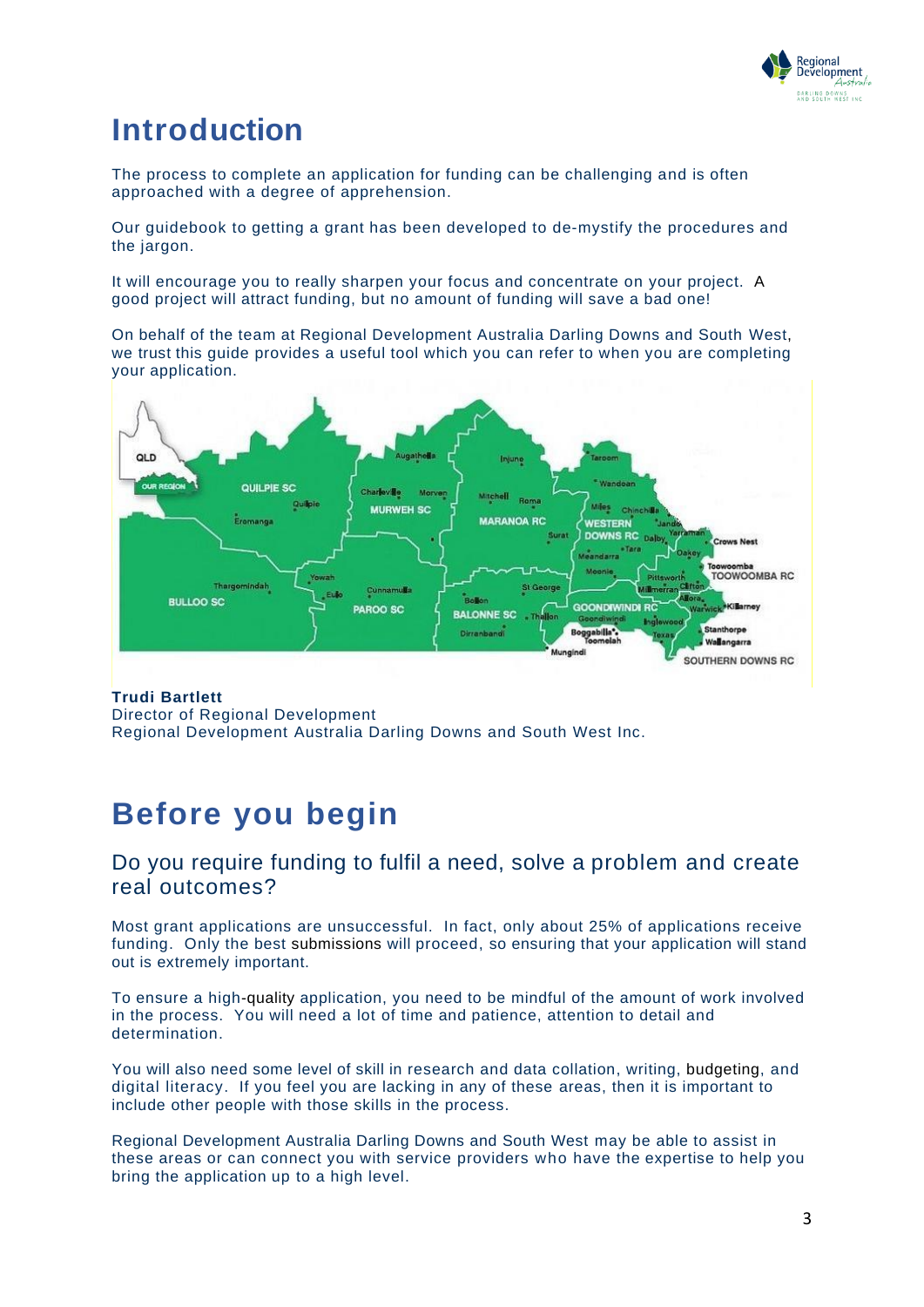

This guide will assist you to:

- Identify which grants will support your project
- Conduct research and collect supporting material for your proposal
- Clarify the different components of grant applications
- Learn to write an effective application
- Have confidence in the result

This guide is not intended to replace internal policies, procedures and guidance or any criteria set out in funding and grant application guides. The tips contained within this guide are to assist with planning and building content for preparing submissions.

## <span id="page-3-0"></span>**The importance of planning**

All successful funding applications started with a plan. If you have not given great thought to and planned out your project, you are most likely not ready to start preparing the application. As the saying goes, failing to plan is planning to fail.

Planning and preparation are essential for a good submission and it is usually the application with the best planning, research and attention to detail that comes first in the race for competitive grants. Developing your project idea and the associated concepts will take time, as will gaining support from other organisations and collecting all the information you need.

It is a good idea to develop a project plan and is often essential for larger projects. Contact Regional Development Australia Darling Downs and South West, or your local council for support.

The first step is to ensure that you have done your homework and gathered all the information you need. Organise all your information into an easily accessible format. You will often be able to use various parts for different proposals or applications. In many cases the information collated for one proposal will be relevant and useful for other proposals.

You will need to understand where your project fits within the following parameters:

- the local community
- the town or city
- the region
- the industry sectors
- the state
- the country

Projects that will contravene planning laws or that do not fit into a regional strategic direction are not an attractive proposition for funding providers . Most funding providers will not fund these types of projects.

The types of information you need to gather will depend on the proposed project and the funding application however as a general guide you should consider the following factors.

Know your organisation – its services, its objectives, and its mission (what is the organisation doing today and where is it going in the future?). Develop an organisational statement that describes your purpose, structure, administrative and financial processes, client base, and products or services. This will increase your application's credibility.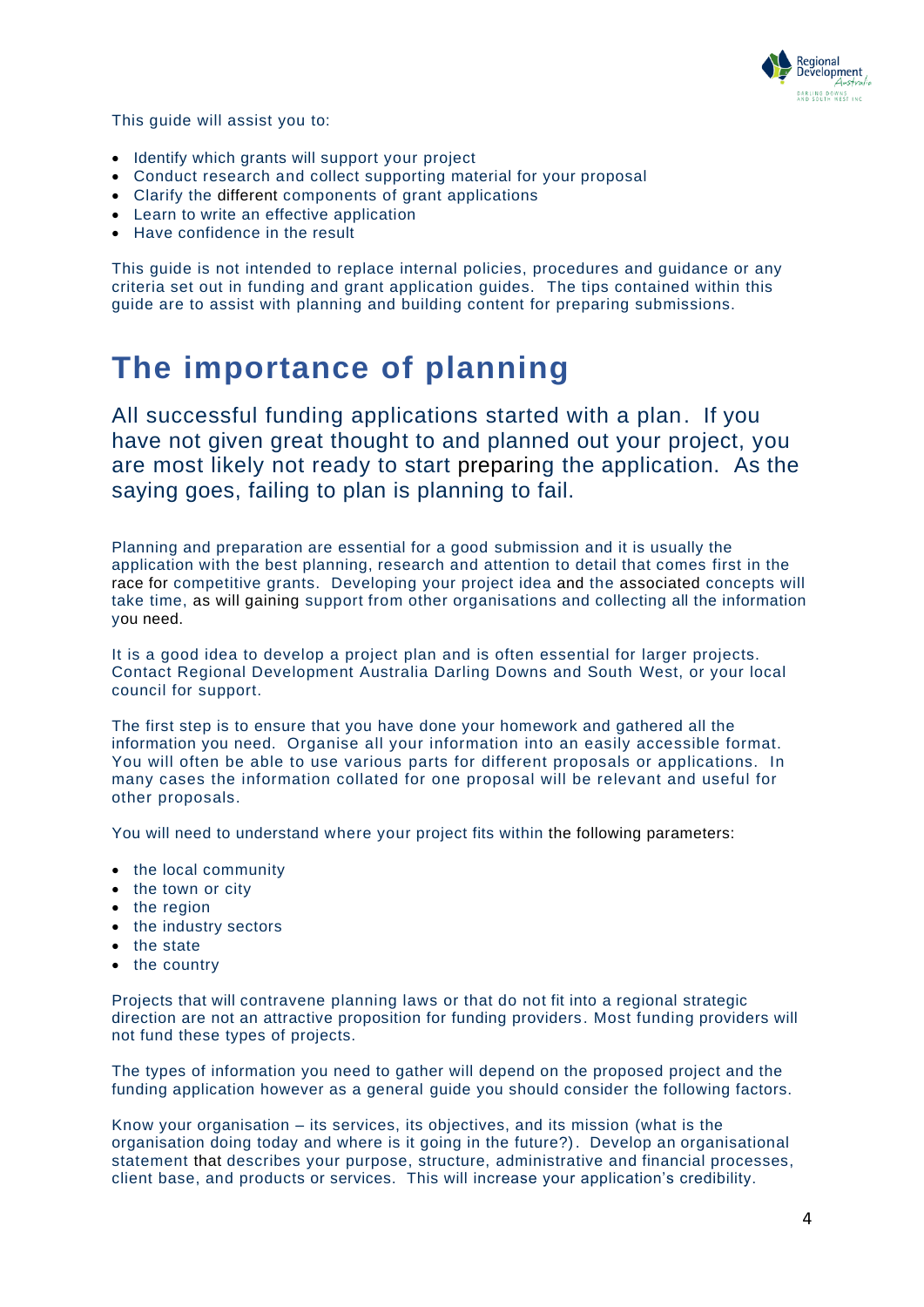

Collect background information that will support your application including case studies, research articles, statistics, expert opinions, published articles etc. This information will provide you with facts to support your application when you write it.

Establish the need for funding – do you need to to extend a product or service, to address an identified gap, or meet an emerging need in the community? Ensure you can provide results of needs or gap assessments, survey outcomes, community consultations and reports. They can provide evidence to support your application. Consultation with other organisations or groups may also assist in the identification of the need for funding.

Identify advocates who can support your application – these are individuals, groups or organisations who can support your organisation and your application. Develop a contact database of possible advocates and prepare letters or emails inviting their support for your application. Follow-up with a phone call.

Familiarise yourself with the application process – get to know the application guidelines and the process. Be mindful of the language used throughout the application form. If you are unsure of something, contact the funding body and request clarification. Keep to the deadlines as one minute late could be too late.

*Finding appropriate funding for a well-planned project is far easier than fitting the project to the funding.*

### <span id="page-4-0"></span>**Developing the plan**

### A good plan requires some background work

### <span id="page-4-1"></span>What is the need or the problem?

In determining a need or problem, it is beneficial to liaise with a range of stakeholders who might be involved, affected or may be able to provide valuable input its solution. This will greatly assist in identifying the exact issue(s) that a project is required to address, and what the outcomes of the remedy may be.

Community consultation, including workshops, meetings, letters, newsletters, and surveys, to name a few is good practice for any funding application.

You should strive to obtain letters of support for your project from community organisations, local businesses, and/or community leaders. The more evidence of community support you can provide, the more apparent the need for your project is. In many cases, evidence of community support is an application requirement.

If your project is addressing several needs or issues, prioritising the projects in order of preference or importance is good practice. Factor in desired results, the urgency of each issue, and possible timeframes. Involve a group of key stakeholders in this process to ensure the resulting list reflects the overall desired outcomes of the project.

*Engage with your local council early on, as they may be able to assist. You may require information on by-laws or legislation. It is also useful to confirm the project fits into the strategic direction of the council.*

### <span id="page-4-2"></span>What is the solution?

Once you have defined the need or the problem and prioritised the issues, you need to determine the solution.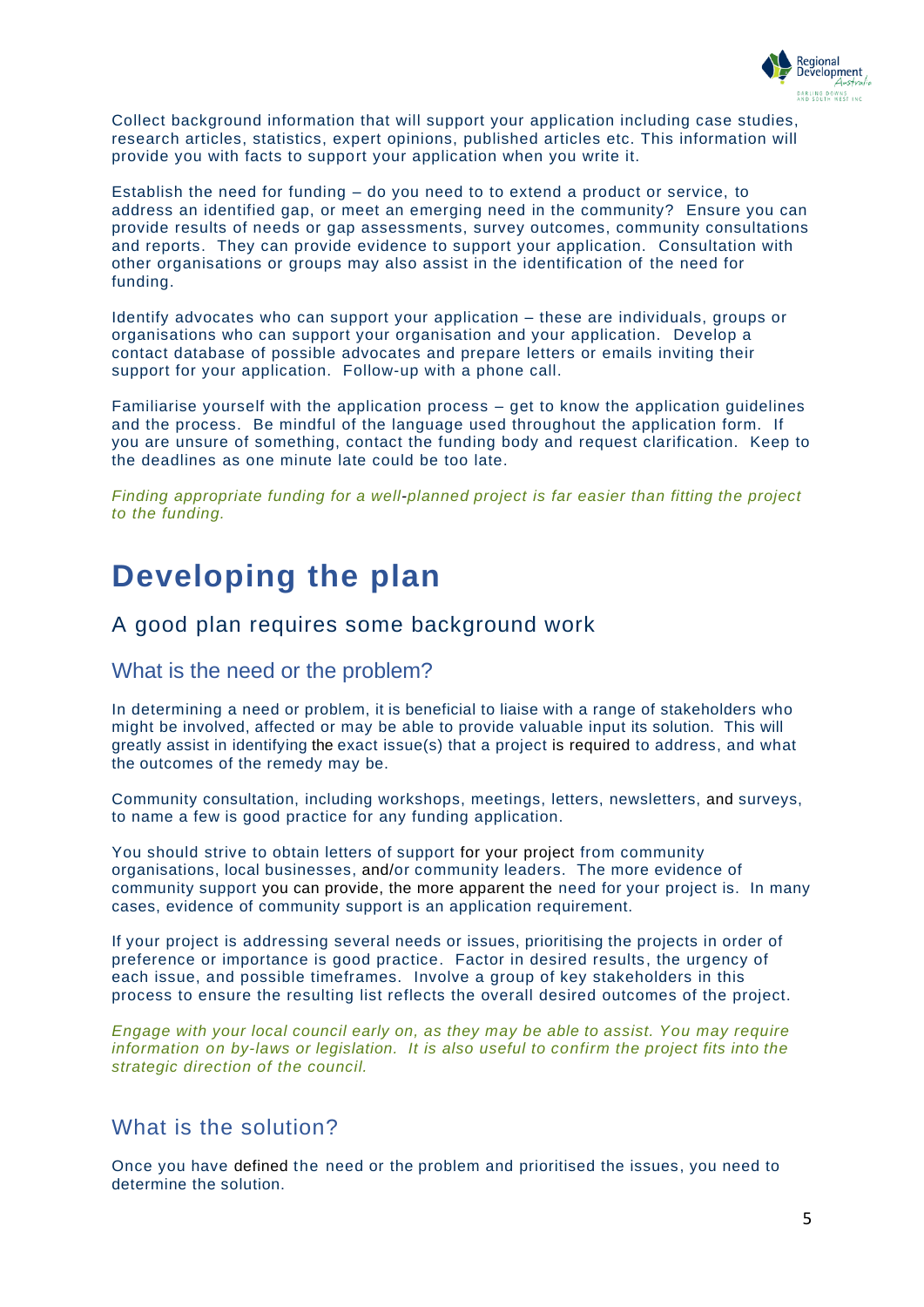

Grant providers will invariably ask you to describe the positive long-term outcomes and benefits that your project will bring to the community. It is important for you to describe this clearly and concisely as it will help to emphasise the need for the project.

The expected benefits from a project will often vary depending on local circumstances. Some communities experience high levels of unemployment and have little opportunity for training or job skills development, for example. These issues need to be thoroughly addressed in the project plan. Demonstrate the significance of the problem and explain how the project proposes to resolve the problem. Provide evidence where possible.

Ensure your project is realistic and achievable. If your project is designed to be an ongoing concern, build project sustainability into your plan. Sustainable funding can come from a mix of funding sources (e.g. membership, donations, fees and charges, special events) and will allow you to continue operating over time.

While most grants will only constitute a one-time payment, some funding providers offer programs that cover periods longer than 12 months. In most cases, however, providers will not fund your project for longer than three years, so it is important to establish how to financially manage the project once the initial funding period has lapsed.

It is extremely important to determine if your organisation can implement the project or can access the requisite skills. For example, if your project is to construct a building, you will need to demonstrate that you have access to the relevant people, materials and skills required.

### <span id="page-5-0"></span>What are the specifics? Who, what, when, where, why, how?

The following list of questions will help you to assess the progress of your plan and to identify any parts which may have been overlooked:

| Who?                                                                                                                                                             |
|------------------------------------------------------------------------------------------------------------------------------------------------------------------|
| Who are the people that will make up the project working group/or steering committee?                                                                            |
| Who are the project's beneficiaries?                                                                                                                             |
| Who are the major stakeholders and what is their capacity to help with the project<br>(financial and other support)?                                             |
| Who is the project manager (i.e. who will be responsible for the application, receiving the<br>money and the results)?                                           |
| What?                                                                                                                                                            |
| What is the project and what will it contribute to your community?                                                                                               |
| What will it do?                                                                                                                                                 |
| What is the purpose of the project (i.e. community benefit, tourism development,<br>business development, employment creation, social or environmental benefit)? |
| What risks are associated with the project?                                                                                                                      |
| What are the barriers that could prevent the project from completing?                                                                                            |
| What are the expected results?                                                                                                                                   |
| What is required to ensure the results of the project last?                                                                                                      |
| When?                                                                                                                                                            |
| When will the project start and be completed?                                                                                                                    |
| When will the results be known?                                                                                                                                  |
| Where?                                                                                                                                                           |
|                                                                                                                                                                  |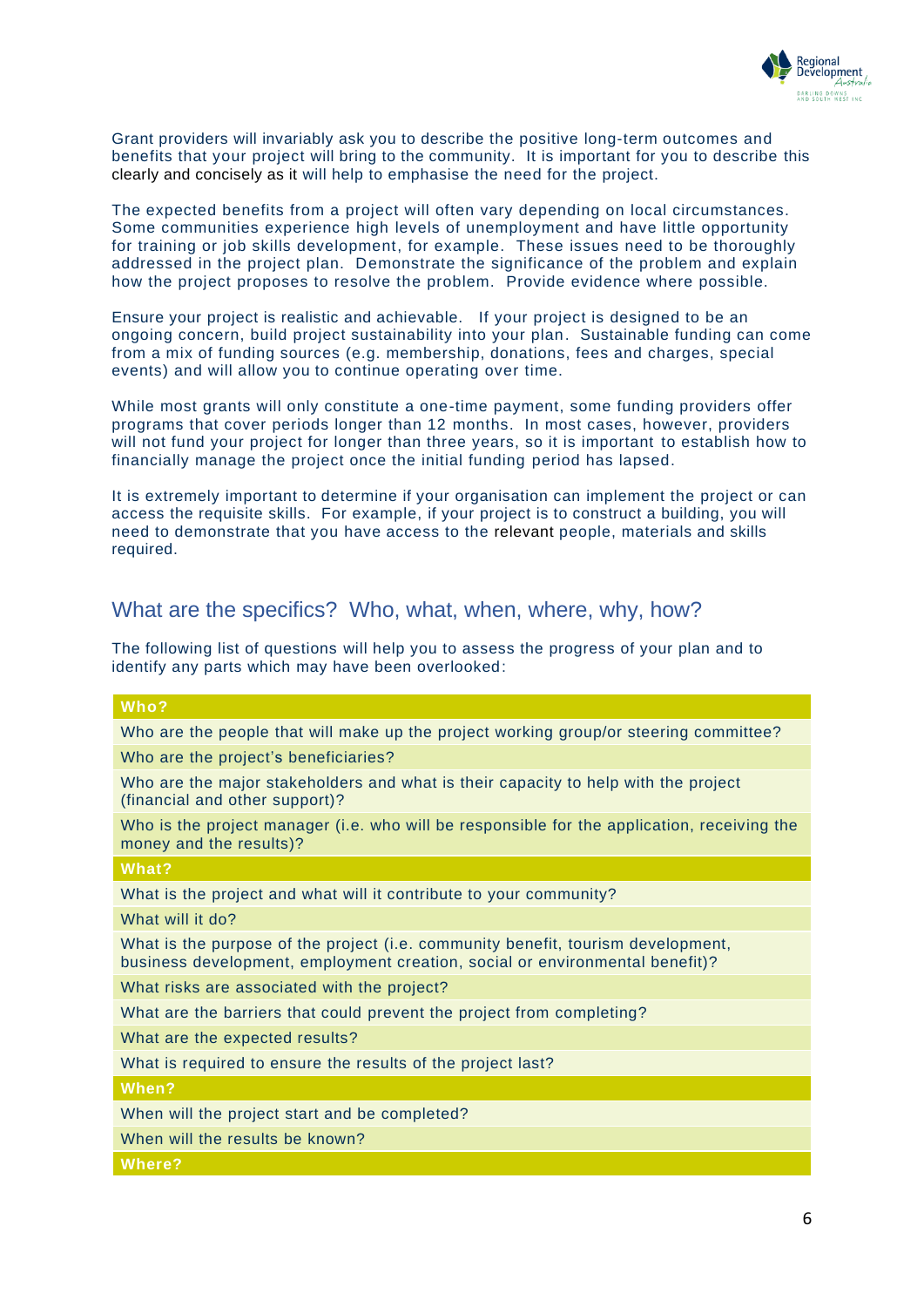

Where will the project occur? Be reasonably precise.

Where will the project cover (will its impact extend nationally, state-wide, regionally, council area, or local area)?

#### **Why?**

Why is the project required? Is the project a want or a need? Do you have community support? What problem are you trying to solve and why are you trying to solve it? What benefit(s) are you trying to achieve?

Why is this project important to your area (i.e. economic dependency, population retention, unemployment, socio-economic conditions)?

#### **How?**

How will the project be implemented? What is the methodology? What skills are required to implement it?

How much will it cost?

How much other funding is required? Where will it come from?

How much is available in cash and in-kind resources? How will it be implemented and/or operated (i.e. steering committees, management structures)? Are there any special skills or resources needed?

How will you know if the project has been successful?

How will you measure success?

### <span id="page-6-0"></span>**Finding the right grants**

Grants for regional or community development activities are typically provided by government sources, however there are many philanthropic organisations, such as trusts and foundations, and businesses that offer grants for projects directed towards various causes.

The first challenge is trying to identify grants programs and funding opportunities that are right for your organisations and the types of services or programs your organisation provides.

Government grant funding is facilitated through designated programs with specific terms and conditions. This ensures accountability to the government in terms of how the funds are spent. It is helpful to research the policies of funding providers to determine whether your project will satisfy their requirements. Typically, grant program will have a guidelines document which outlines the specific requirements.

Grant funding in Australia is a highly competitive process and your project will be assessed against many others for available funds. Most funding programs will be over-subscribed, so to have the best chance of success, your application will need to be of a very high quality and contain sufficient evidence to back up your proposal.

Many funding providers offer their grants in rounds in which there is a non-negotiable opening and closing date for each round of funding. These programs are offered at least annually. Most government grants have defined life cycles, generally around two to three years and are usually linked to a term of government.

Most funding programs with set closing dates follow an application process similar to the following diagram: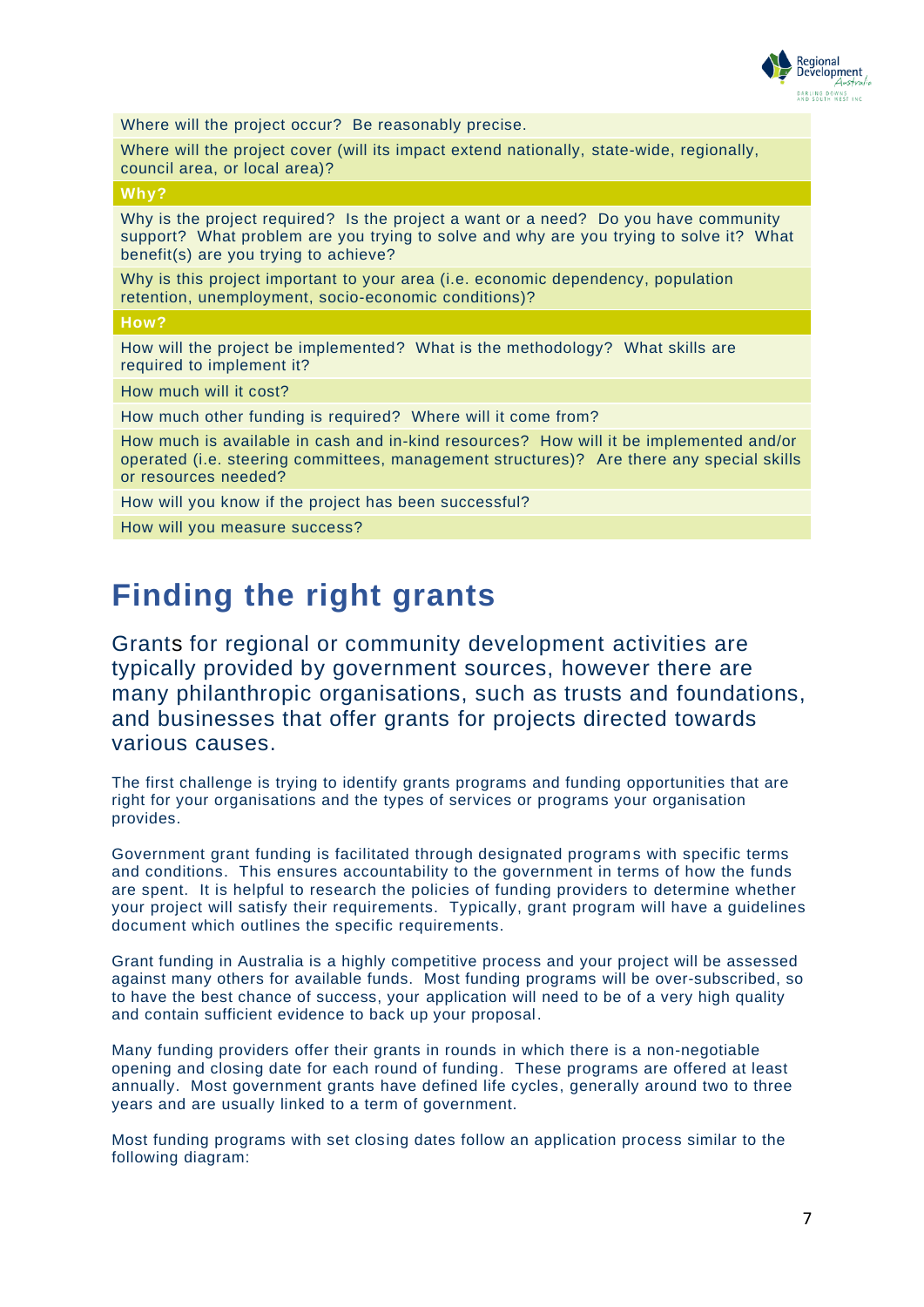



Being aware of funding cycles helps ensure that your organisation seeks grants for projects wherever it can and makes provision for using its own money for projects for which grants are not available.

When your organisation is looking for funding opportunities, it is worth taking a wide view of your operations. Thinking broadly about your activities, members and supporters could make you eligible for a range of grants from governments, foundations, phi lanthropic organisations, and council. When researching opportunities, consider the following:

- Visit a range of national, state, and local government websites as they generally provide information on the programs they offer. Some agencies produce e-bulletins or newsletters which detail funding opportunities. Ask to be included on their mailing list for all future correspondence.
- Monitor the media as most funding programs are advertised through media channels. State and Federal Members of Parliament often circulate media releases to announce new programs.
- Look at sources of philanthropy, which in some cases is not advertised.

It is important to find a grant which suits your organisational context and will be reflected in the planning outcomes and objectives of your project. Try some of the sources listed below to find information on potential funding for community projects. The Regional Development Australia Darling Downs and South West website also provides a useful list of links you can research to find the most current and most suitable grant for your organisation.

Once you have identified grants that you might qualify for, it is important to pick the one that is right for your organisation and your proposed area of work. There is a big difference between being eligible for a grants program and being competitive and ultimately successful. It is important to have a critical eye when assessing whether to proceed with an application. Meeting only one or two of the assessment criteria is rarely good enough. Most funding programs have fact sheets, application forms and guidelines. Use these documents to help you make your selection.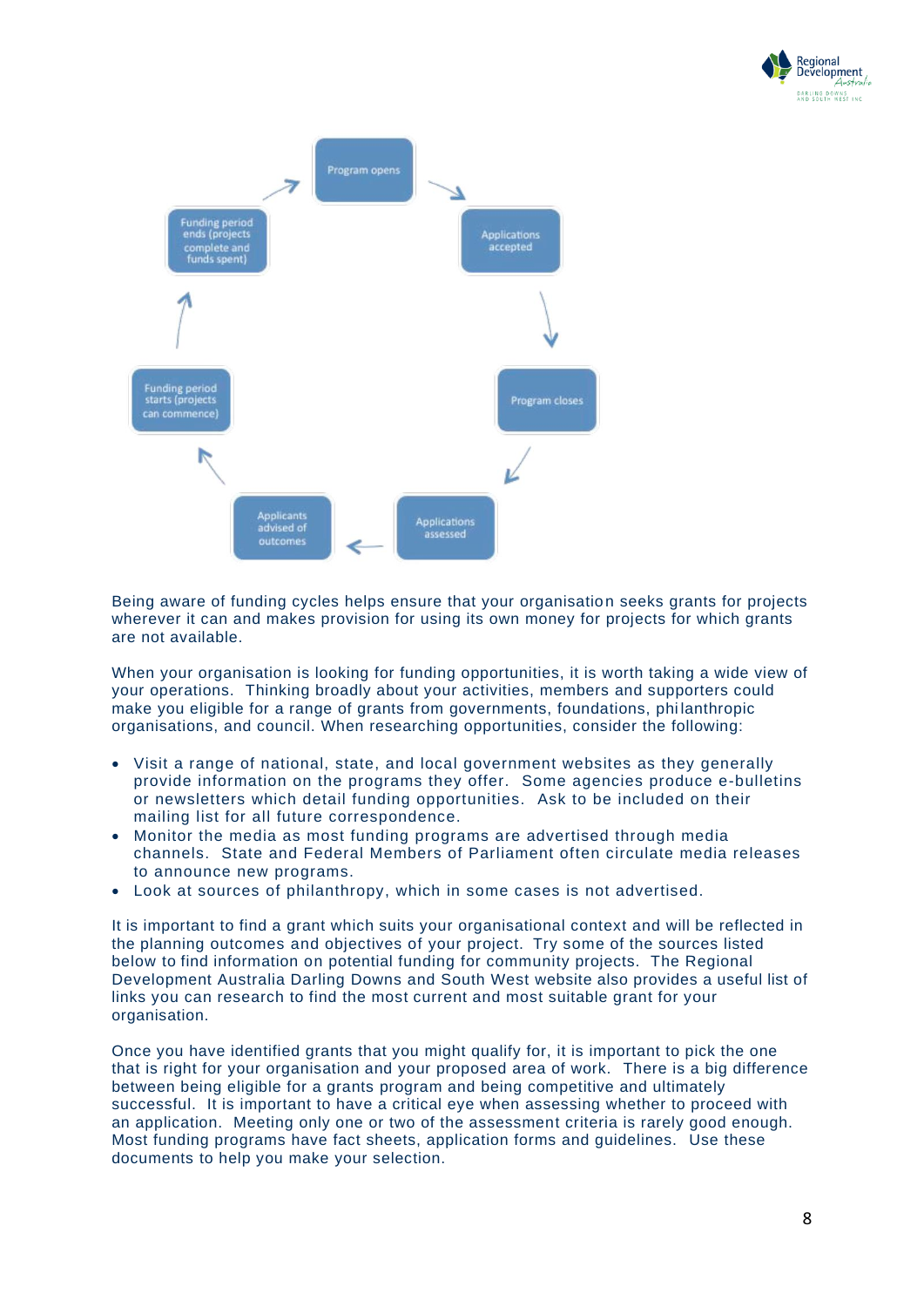

### <span id="page-8-0"></span>Potential Funding Sources

| Government | www.business.gov.au     | Information on Australian Government grant<br>programs.                                                       |
|------------|-------------------------|---------------------------------------------------------------------------------------------------------------|
|            | www.regional.gov.au     | Lists major Australian Government programs<br>and services for people in regional and rural<br>communities.   |
|            | ww.frrr.org.au          | The Foundation for Rural and Regional<br>Renewal offers numerous grants for rural<br>projects.                |
|            | www.industry.gov.au     | Information on grants specifically for industry<br>and emerging technologies and markets                      |
|            | www.ourcommunity.com.au | Information on business and community<br>services and funding on a 'user pays' system.                        |
| Private    | www.philanthropy.org.au | Lists over 350 Australian trusts and<br>foundations, their contact details, and their<br>funding preferences. |
|            |                         |                                                                                                               |

These are just a very small number of funding providers who offer grants. Check out [www.rda-ddsw.org.au/funding](http://www.rda-ddsw.org.au/funding) for more funding programs available around the Darling Downs and South West QLD.

Once you have a shortlist of potential grants, use the checklist below to assist in finding the best match between the grant requirements and your project. If you answer no to any of the questions, you may need to look to other sources to find a grant better suited to your project:

| Does the grant align with our mission?                                                                |  |
|-------------------------------------------------------------------------------------------------------|--|
|                                                                                                       |  |
| Is the grant only offered to applicants in certain locations? Do<br>we satisfy the location criteria? |  |
| Does the project match the funding priorities?                                                        |  |
| Are the deadlines achievable?                                                                         |  |
| If successful, can we meet any contractual obligations imposed<br>by the funding provider?            |  |
| Will we need external assistance to meet these obligations?                                           |  |
| Does the grant impose a funding limit for projects and/or<br>organisations?                           |  |
| Can we complete our project within those funding limits?                                              |  |
| Is our project like other projects funded by the agency? Does it<br>complement them?                  |  |
| Based on the funding guidelines, do we qualify?                                                       |  |

## <span id="page-8-1"></span>**Choosing multiple funding sources**

Many funding providers will require you to contribute to the funding of the project. This can include both cash and 'in-kind' contributions. In-kind support is a contribution to the project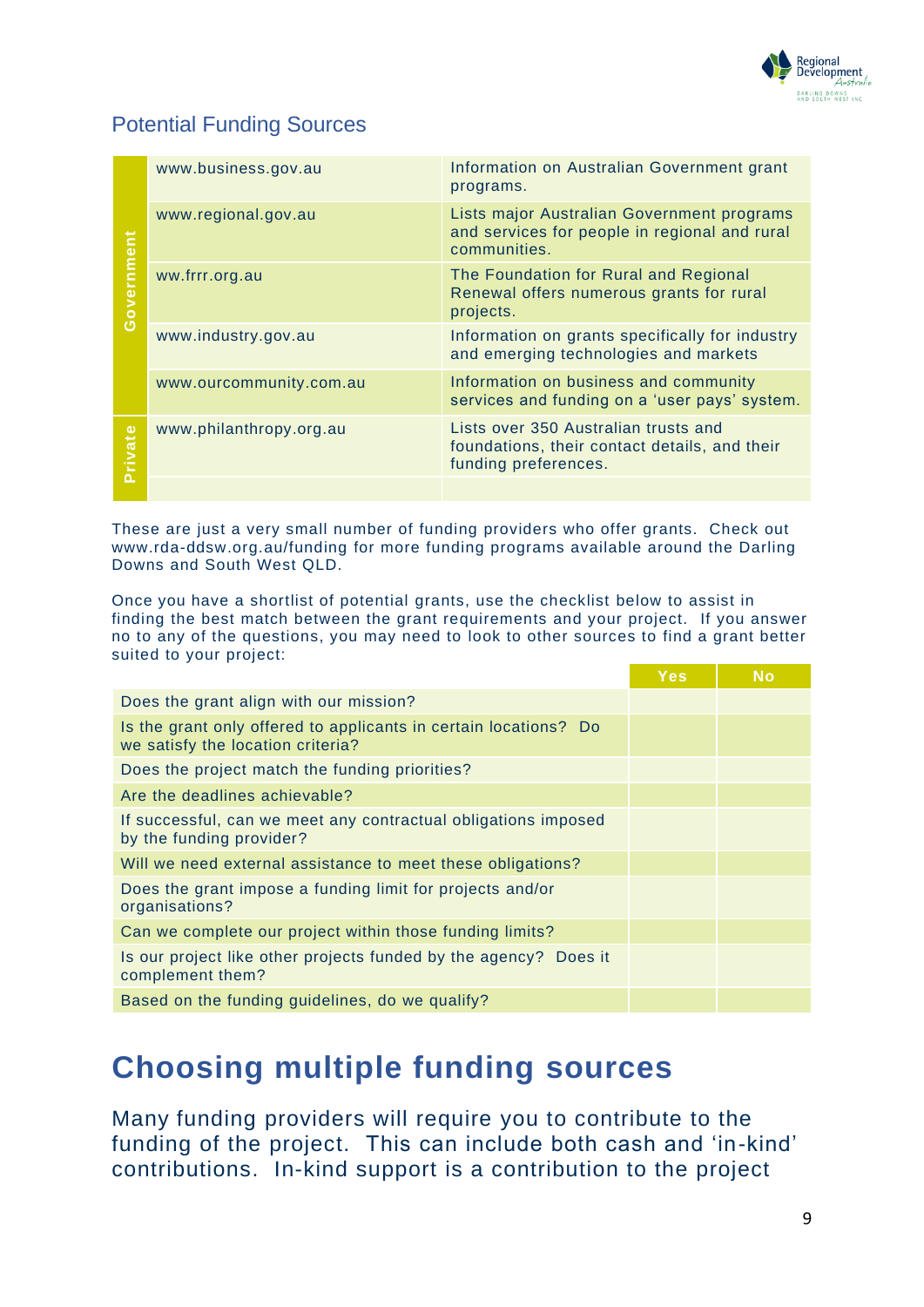

### that has monetary value but has been provided in the form of goods or services such as property, equipment, services and volunteer labour or personnel time.

Applicants are required to provide detail of any other committed contributions (cash and inkind) from project partners. This is to show they are:

- necessary and reasonable for achieving the projects goals and objectives
- a genuine cost to the contributor
- applicable to the project time frame or period to which the cost applies

All contributions should be documented with evidence contained in the project's records. Funding providers will request records for evidence of the value assigned to in-kind contributions.

Diversifying your funding sources is a good idea as it spreads the risk involved with the project and provides the funders with security in that you are financially resourced and are committed to the project. You can secure a range of project partners to share in your project.

These partners can be from local government, state government, local businesses, and other grant programs to name a few. Engaging multiple partners in a project this way is known as co-funding.

A common method of co-funding involves an arrangement where funding is provided by a range of sources so one source of funds can be matched with another. This often occurs between federal and state government programs and is known as leveraging.

Two or more grants or funding opportunities can be applied for at the same time. Usually the applications will correspond to different stages or sections of the same project to 'leverage' each other. While this strategy can be successful, it is difficult to pull off.

Look for funding partners who will benefit from your project. Look for a 'win-win' scenario for all participants. Often partners can provide more benefits to your project than just funding. These include assisting in development, lobbying through their networks, and guiding the long-term management, among others.

To give your project the greatest chance of achieving sustainable success, aim to access funding from various places, where feasible.

*In-kind contributions such as labour and materials, venue use, expert advice etc, should all be valued at normal purchase rates. For example, if a venue donates the use of their facilities, it should be budgeted at the same rate it would cost to hire the venue.*

### <span id="page-9-0"></span>**Components of a good application**

With your project plan in place and a few potential funding sources identified, you are progressing well towards preparing the application. Before you start writing, ensure you have researched and understand the grant requirements. This is imperative, along with understanding all the questions on the application form (if there one). There is a glossary at the end of this guide which will help you understand some of the terminology used in applications and what details the questions are asking for.

Most funding provider websites include lists of previously successful projects. Look through these to see if any are conceptually like yours. It can be a good idea to contact the successful applicant directly and request a copy of their proposal.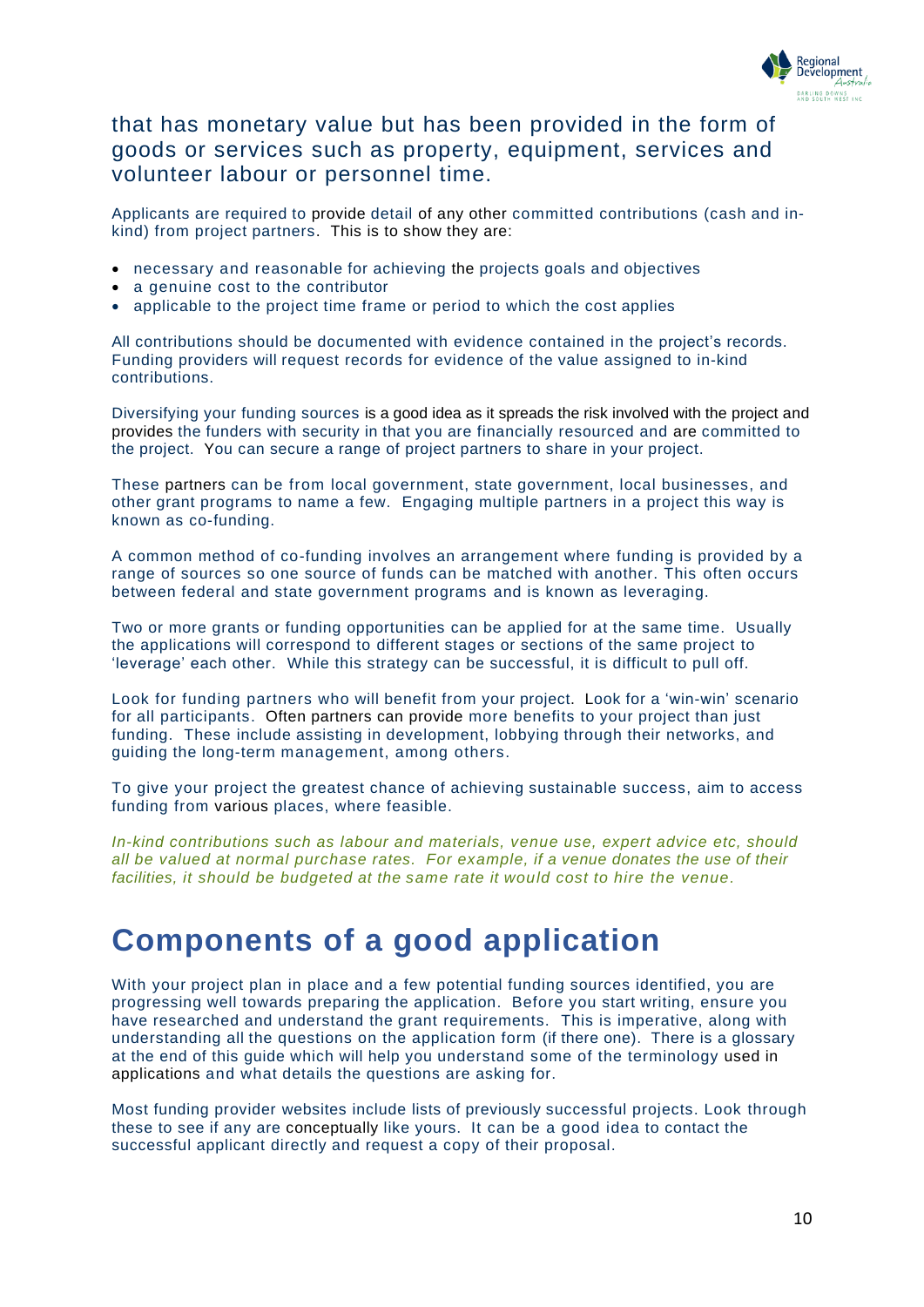

Find out the contact person for the grants program. Call them to discuss the particulars of the grant program you are interested in.

The more information and confirmation of details you have up-front, the better placed you will be to begin writing your application.

The questions in the table below are a good example of what you should ask. The information in the responses will be valuable when writing your application.

| <b>QUESTION</b>                                                                                                                                                                                                  | <b>CHECK</b> |
|------------------------------------------------------------------------------------------------------------------------------------------------------------------------------------------------------------------|--------------|
| What projects have previously been funded – what are the funding providers<br>looking for?                                                                                                                       |              |
| Does your project suit the guidelines and fit within the funding priorities? If<br>not, then ask if they know of any other funding sources that may assist?                                                      |              |
| What is the selection/assessment process? Enquire about the deadlines so<br>you can assess your ability to meet them.                                                                                            |              |
| Is your organisation eligible?                                                                                                                                                                                   |              |
| Who is involved in the selection process? Think about any potential<br>influences or conflicts.                                                                                                                  |              |
| Are you speaking to a key decision maker? If not, ask them to be candid in<br>describing the assessment process.                                                                                                 |              |
| Can a representative come to your work environment to gain first-hand<br>knowledge of the project? This will give them a better idea of your capacity to<br>deliver.                                             |              |
| Are there any contractual obligations you will need to agree to if successful?<br>What reporting requirements will there be? Are there any marketing or<br>publicity obligations that will need to be fulfilled? |              |
| Is an audit report required on completion? Who pays for this? Is there a draft<br>contract you can review?                                                                                                       |              |

# <span id="page-10-0"></span>**Preparing the application**

All application forms are slightly different however, most will require you to provide details in (but not limited to) the following areas:

|                | Goals/Objective | What do you want to achieve?                                                      |
|----------------|-----------------|-----------------------------------------------------------------------------------|
| 2              | Rationale       | Why do you want to do it?                                                         |
| 3              | <b>Outcomes</b> | What will be the result? How will success be defined and<br>measured?             |
| $\overline{4}$ | Methodology     | How do you plan to do it? Who is going to help you?<br>When do you want to do it? |
| 5              | <b>Budget</b>   | How much will it cost?                                                            |
| 6              | Evaluation      | What happens post-completion?                                                     |

### 1. Goals/Objectives

Develop clear goals and objectives for your project. The goal of the project is the result or desired outcome of the project - what you want the project to achieve. For example, if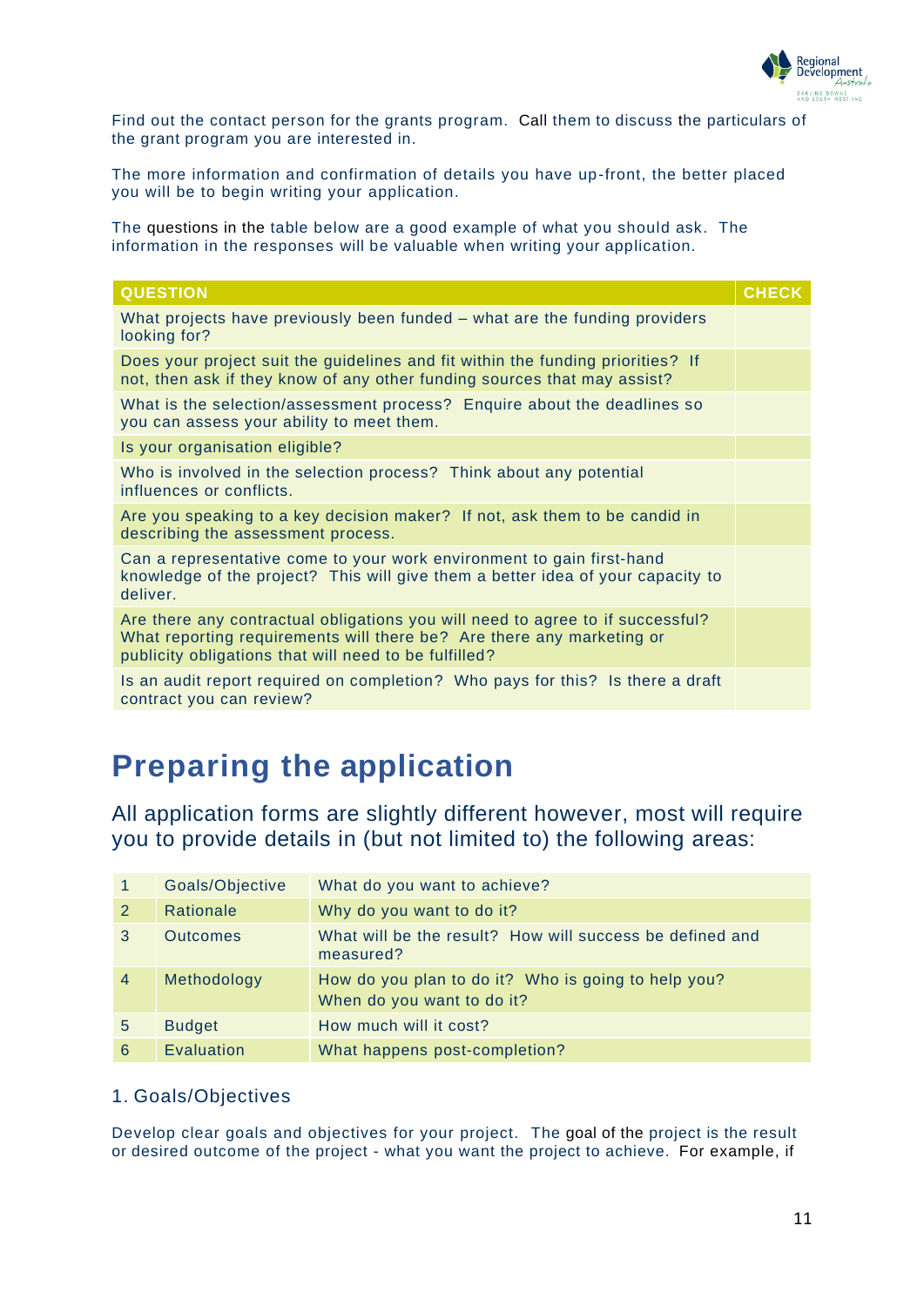

your project is building a new community centre, the goal may be to provide the community and surrounding regions with previously unavailable facilities.

The objectives of the project are specific, measurable statements of what must be accomplished to reach the project goal - how you plan to achieve your goal (I.e. the steps you need to take). There is usually more than one objective for a project. Continuing the example above, the objectives might be to:

- Design, plan and construct a building with facilities to service the community
- Develop and implement a marketing plan to attract new users to the centre
- Develop a management plan for on-going maintenance of the centre

*Begin by jotting down dot points, ideas, or a few words in each section. Flesh them out and turn them into sentences at a later point. Most applications will go through many iterations, so do not panic if you do not get it right the first time.*

#### 2. Rationale

This should cover the specific situation, opportunity, problem, issue and need of the community or region that your proposal addresses. Ensure your statements are supported by third-party research and evidence to justify the issue.

Demonstrate why the project is important and that a relevant problem or need exists by including the following:

- Background on the events/issues that led to the need
- An outline of the problem in its current state and how it could be improved.
- A description of the target population or group
- A definition of the problem to be addressed and service area needs
- A needs statement that is motivating to convince the funding body that the project is important.
- A statement on why your organisation has the credentials and is the most appropriate to receive the funding.

Be clear and concise in your descriptions.

#### 3. Outcomes

Project outcomes are the long-term results and/or the benefits they will provide. These must be articulated very carefully. You will need to document how you will determine the outcome of the project, what your performance indicators are and how you will measure them and at what point you can consider the project a success.

Demonstrate that you will be able to accomplish these things by including in your application:

- A list of outcomes for all beneficiaries of the project
- A metric for each outcome (e.g. survey, number, quantitative data)
- When the measurement will be taken

While qualitative data is much harder to collate, it is extremely valuable. Surveys, discussion groups, and interviews all provide valuable data and should not be underestimated.

#### 4. Methodology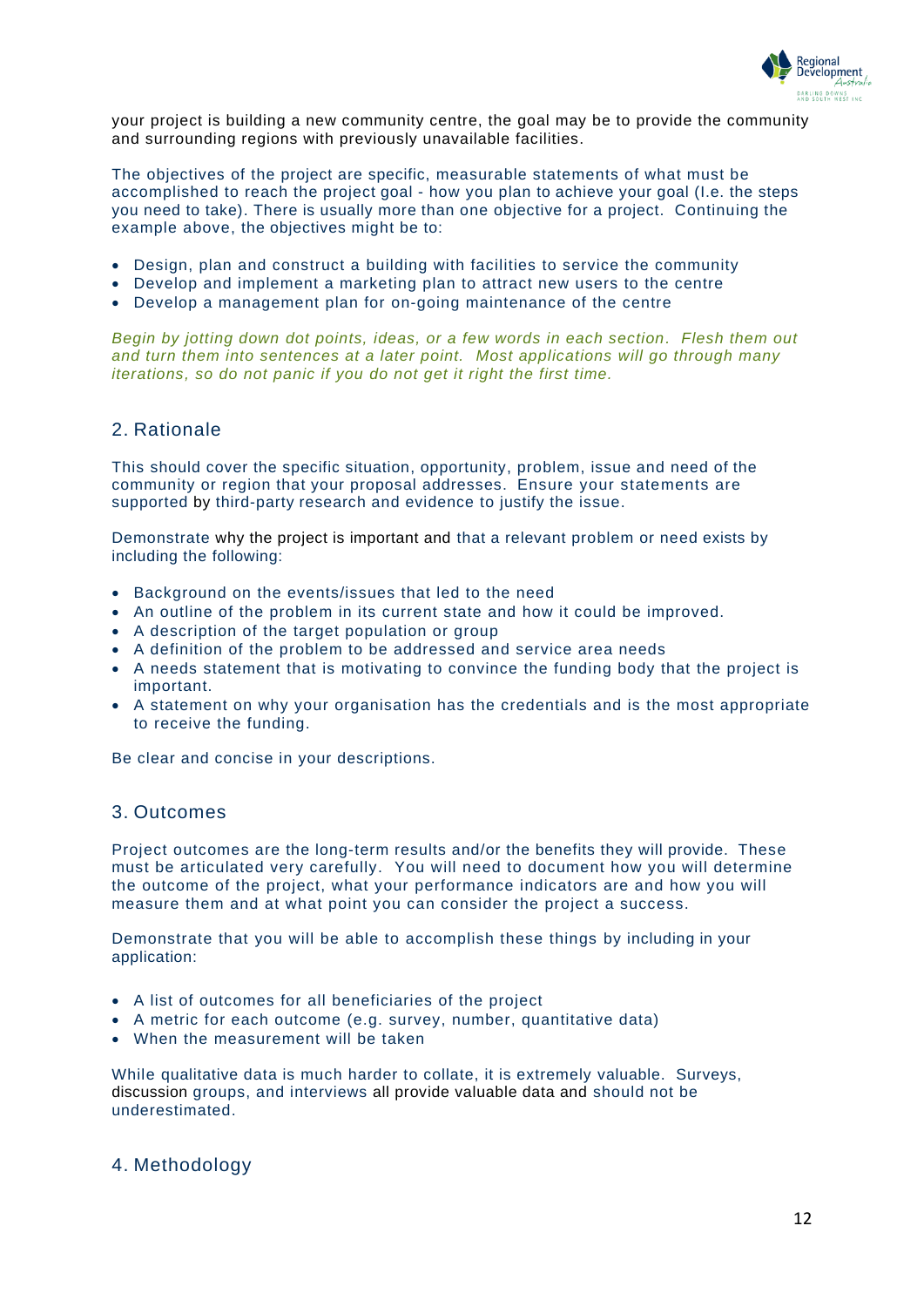

Describe the process to be followed to achieve the outcomes. Identify a rational and direct description of the proposed project and detail the time it will take to accomplish your objectives. Ensure you clearly articulate your unique methods and project design.

It is important to explain the impact your proposed activities will have, how they will benefit the community/region and who will carry out the activities. It may be necessary to place time frames on your project/program, including long-term strategies for maintaining the on-going project/program if required. Your methodology may include a:

- Statement of problems and objectives
- Clear description and explanation of the impact of the project and its activities
- The sequence, flow and relationship of activities.
- Planned staffing for the activities planned.
- Start and finish dates for each activity.
- The number of hours required to complete activities.
- Personnel and non-personnel resources required.
- Project milestones

#### 5. Budget

The budget is where thorough planning of your project and what you intend to do will pay off. It is very difficult to cost a project and work out a budget if you do not know what you want to accomplish.

A common mistake made by applicants is not putting enough preparation and time into this section of their application. It is one of the most important parts and goes a long way towards showing your ability to financially manage the grant.

The budget should cover all costs associated with people and staff, consultants, equipment, resources, operational costs, training etc. Make sure that what you are requesting is in line with what the guidelines stipulate. Is your budget relevant to the project?

Use the checklist below to make sure your budget covers all the necessary costs.

| <b>BUDGET REQUIREMENTS</b>                                                                                                                                                                                                                                    | <b>CHECK</b> |
|---------------------------------------------------------------------------------------------------------------------------------------------------------------------------------------------------------------------------------------------------------------|--------------|
| Separate personnel costs (salary and fringe benefits) and facility operating<br>expenses (rent/mortgage, utilities, maintenance, taxes), travel, postage,<br>equipment costs, supplies, and insurance, etc. List actual committed and<br>pending income only. |              |
| Clearly define costs that are to be met by the funding provider and all other<br>funding sources.                                                                                                                                                             |              |
| Outline administrative and program costs. Be realistic and honest. For<br>specific projects, include separate budgets for general operating costs and<br>the special project.                                                                                 |              |
| Show income and expenses in column form. Include income from all relevant<br>sources (e.g. fees for service, government funds, corporate/private grants,<br>and individual donations, etc.)                                                                   |              |
| Include project costs to be incurred at the time of the program's<br>implementation not at the time of writing. Remember, there could be a wait<br>of several months before approval and commencement.                                                        |              |
| Do not include miscellaneous or contingency categories without a<br>clear explanation, e.g. contingency for a quote that may increase will be<br>returned if not required.                                                                                    |              |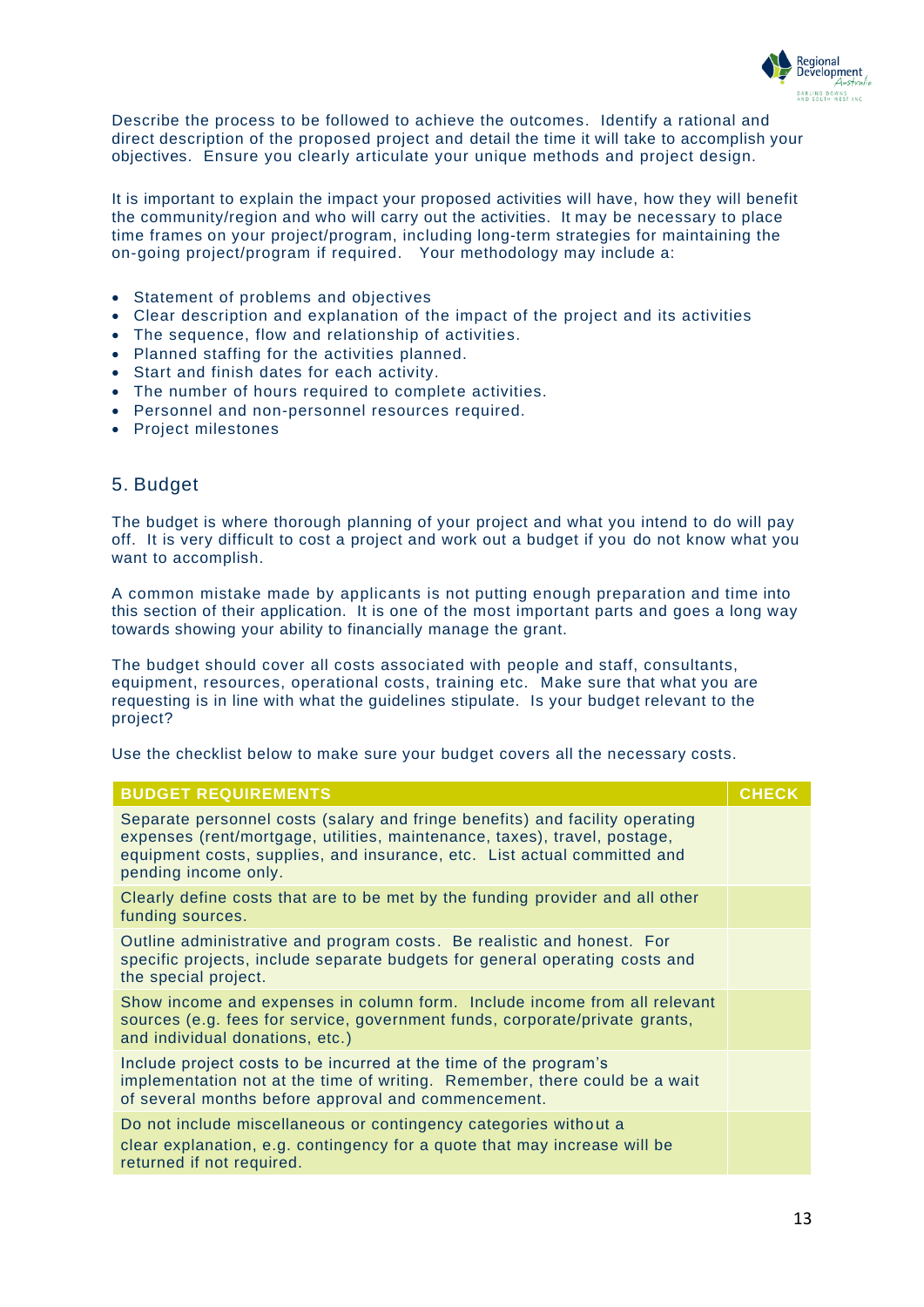

| Detail fringe benefits separately from salaries. Detail all other costs.                                                                                                                                                                                                                                                                                     |  |
|--------------------------------------------------------------------------------------------------------------------------------------------------------------------------------------------------------------------------------------------------------------------------------------------------------------------------------------------------------------|--|
| List all donated services, including volunteers and indirect costs where<br>appropriate.                                                                                                                                                                                                                                                                     |  |
| Focus on the cost-benefit ratio. Clarify how grant dollars will be maximised<br>through the budget, how the grant will leverage other funding and what the<br>long-term benefits will be.                                                                                                                                                                    |  |
| Ensure there is consistency between the project description, budget<br>narration, and budget line items.                                                                                                                                                                                                                                                     |  |
| Aim for management efficiency. For example, if a position is already funded<br>through another body, can that individual's time be allocated for project<br>oversight at no additional cost? Recruit a board member or local expert to<br>donate training services or fiscal management services, and then show this<br>in- kind contribution in the budget. |  |
| If major pieces of equipment drive up total budget costs, investigate whether<br>the equipment can reasonably be shared with other non-profit organisations<br>or whether second-hand equipment would provide a reasonable substitute.<br>Would the program rather fund a hire purchase lease agreement?                                                     |  |
| Include an inflation factor and projected salary increases when applying for<br>grants that cover multiple years.                                                                                                                                                                                                                                            |  |
| Beware of including minimal costs for letterhead, postage, photocopying, and<br>utilities, if not essential to project operations. The funding body could<br>perceive these expenses as part of normal operating costs and view<br>relatively trivial line items as artificial budget inflation.                                                             |  |
| Do not include non-essential travel in the budget for a project that only has<br>local impact.                                                                                                                                                                                                                                                               |  |
| Use only whole numbers (no cents) with proper formatting: \$1,000 (not 1000).                                                                                                                                                                                                                                                                                |  |
| Do not include a "miscellaneous" or "sundries" budget category. Small<br>expenses should properly be allocated for supplies, transportation,<br>photocopying, or a similarly appropriate category.                                                                                                                                                           |  |

Funding is very rarely given retrospectively, so if you have already completed the project or part of the project, it will generally be ineligible. Plan the commencement of your project carefully to take this into account.

*Do not make erroneous claims for funding. Ensure that all your proposed expenses have been properly costed and you can justify them.*

#### 6. Evaluation

Evaluating your project provides the necessary information to improve it as it develops and progresses and at completion. Information is collected to assess whether the project is proceeding as planned and whether it is meeting its stated goals and objectives according to a proposed timeline.

The evaluation is used to determine if the project is meeting its outcomes and objectives and meriting the funding it is asking for. On the other hand, it identifies if the project needs improvement.

Evaluation activities (design, data collection etc.) should ideally begin soon after the project has commenced. The information gathered may identify recommendations to continue, modify, and/or delete project activities and strategies. The project evaluator will usually be a member of the organisation proposing the project.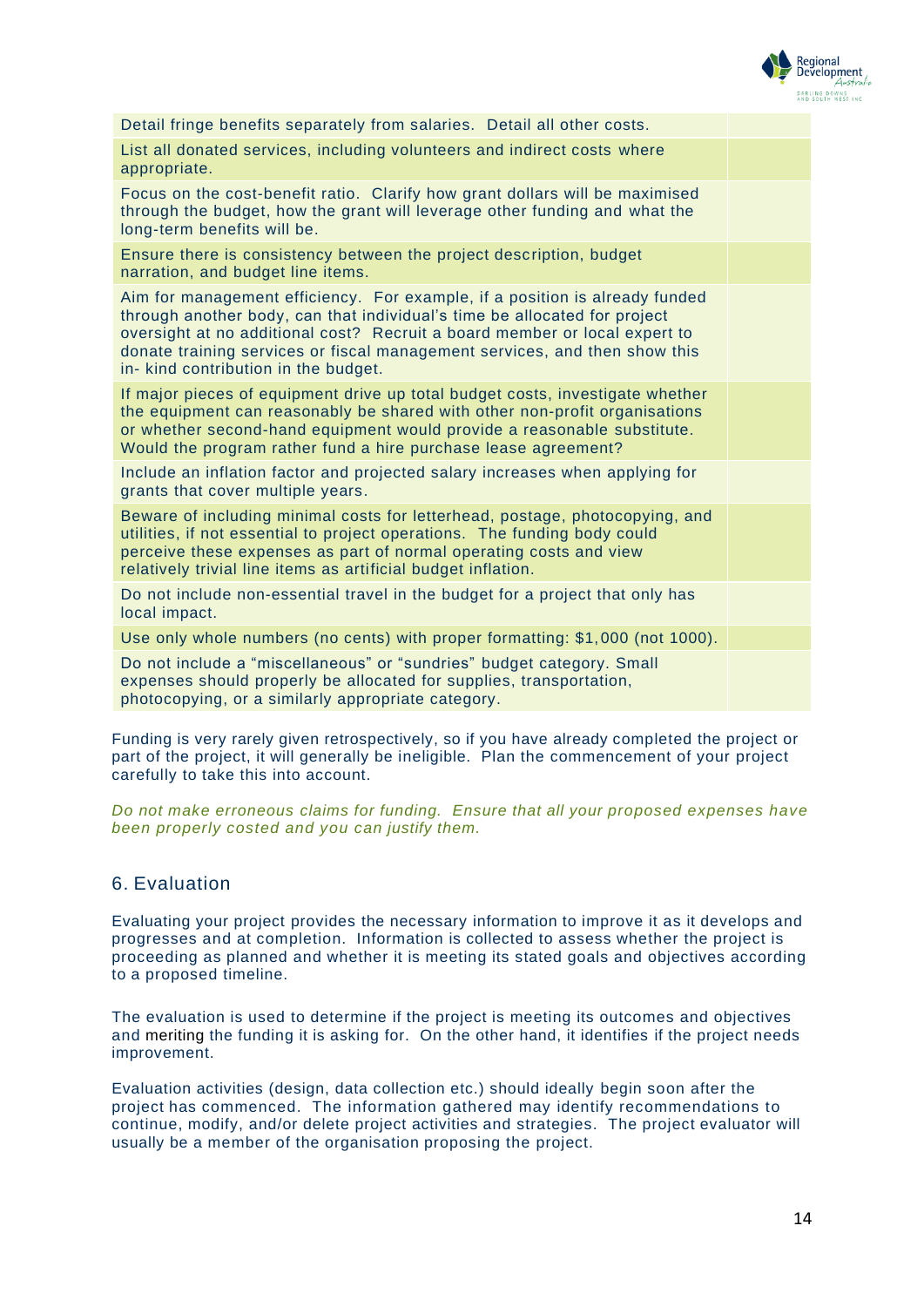

Project evaluations can also include examinations of specific parts of the project. This may be a specific goal or objective of the project as well as the time frame in which the goal was to be accomplished. An evaluation of a goal could look at the extent to which it may have been met and clarify the extent to which the goal contributes to the success or failure of the overall project. Sometimes this may mean the goals or objectives must be changed slightly and then re-evaluated later.

Methods for measuring the effectiveness of your activities during evaluation may include:

- Collecting qualitative and quantitative data
- Data collection on a planned schedule
- Observations from community members
- Questionnaires
- Informal and formal interviews
- Focus groups

### **This checklist will help you make sure you cover the different types of data you might need for evaluating your project:**

| <b>EVALUATION/MEASUREMENT</b>                                                                                                                                                            | <b>CHECK</b> |
|------------------------------------------------------------------------------------------------------------------------------------------------------------------------------------------|--------------|
| Were the appropriate participants selected and involved in the planned<br>activities?                                                                                                    |              |
| Did the activities and strategies match those described in the plan? If not, are<br>changes in activities justified and described?                                                       |              |
| Were the appropriate resources (including people) used, and are the<br>resources working in accordance with the proposed plan? Were the<br>appropriate materials and equipment obtained? |              |
| Were activities conducted according to the proposed timeline? Did the most<br>appropriate personnel conduct them?                                                                        |              |
| Was a management plan developed and followed?                                                                                                                                            |              |
| To what extent did the project or program meet each overall goal?                                                                                                                        |              |
| What was the benefit of each goal or objective? Describe how it benefited<br>each goal/objective                                                                                         |              |
| What components were the most effective?                                                                                                                                                 |              |
| Were the results worth the project's cost?                                                                                                                                               |              |
| Is this project sustainable?                                                                                                                                                             |              |

*Project evaluation should not be deferred until after the project has completed . It is often too late to change some of the activities that could have improved the program. Evaluation should begin soon after the project has commenced.*

## <span id="page-14-0"></span>**Adding the final touches**

Include the following components in your final application submission:

A covering letter – this should be short (half a page), motivating, say something different, and stress a need or unique application for the funding.

A title page – the title of a project is very important. It is generally the first thing that captures the attention of a reader. It should: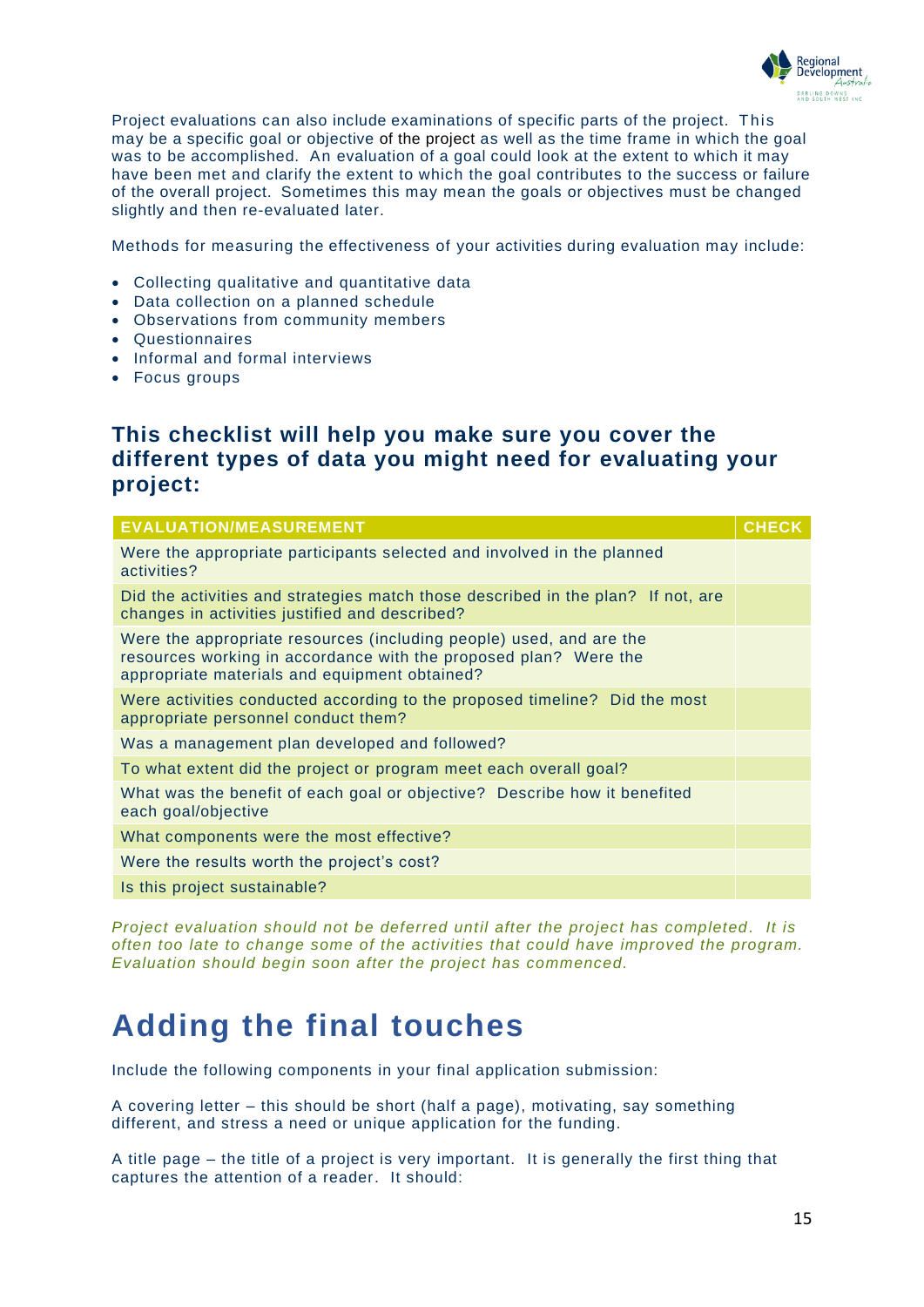

- Be creative but not misleading
- Be designed to catch the reader's attention without misleading them
- Describe the project
- Express the result of the project not the methods

A summary – the summary is the most important part of the proposal. It is the part of the proposal that is most frequently read. The summary must be succinct and motivating. This should be written after the full proposal is completed to ensure an adequate summary of concepts are captured and should describe:

- The objectives
- The approach
- The evaluation

It should not be a list but a concise outline of the proposal.

#### Letters of Support

Letters of support should be included to prove the applicant's credibility and show community support for the project. When requesting letters of support, it is often helpful to provide a template. This is particularly the case for people or organisations that have not written one before. It also ensures that the letter communicates what you intend it to.

Use the checklist below for some tips on how to obtain effective letters of support.

| <b>TIP</b>                             |                                                                                                                                                                                                                                     | <b>CHECK</b> |
|----------------------------------------|-------------------------------------------------------------------------------------------------------------------------------------------------------------------------------------------------------------------------------------|--------------|
| Collect as many as<br>possible         | Be sure to target key groups that are of relevance<br>to the application. Individual community members<br>can be relevant if they are seen to be a beneficiary<br>of the project.                                                   |              |
| Do not compromise the<br>application   | Do not use people who are too close to the<br>assessment processes. Be aware of conflicts of<br>interest.                                                                                                                           |              |
| Always brief<br>prospective supporters | Ensure the letter of support contains relevant<br>statements about your application and<br>communicates the right message. Funding<br>providers may contact the people supporting your<br>project so ensure they are well informed. |              |

#### Attachments

Different funding providers will request different numbers and types of attachments to include with an application. Be sure to follow the guidelines and do not include unnecessary material. For complex proposals without attachment restrictions, a careful selection of the following material might be appropriate:

- Proof of non-profit status
- Organisational brochure
- Newsletter
- Annual reports and audited financial statements
- Relevant journal articles or press clippings
- Statistical report that documents the need for the project
- Letters of support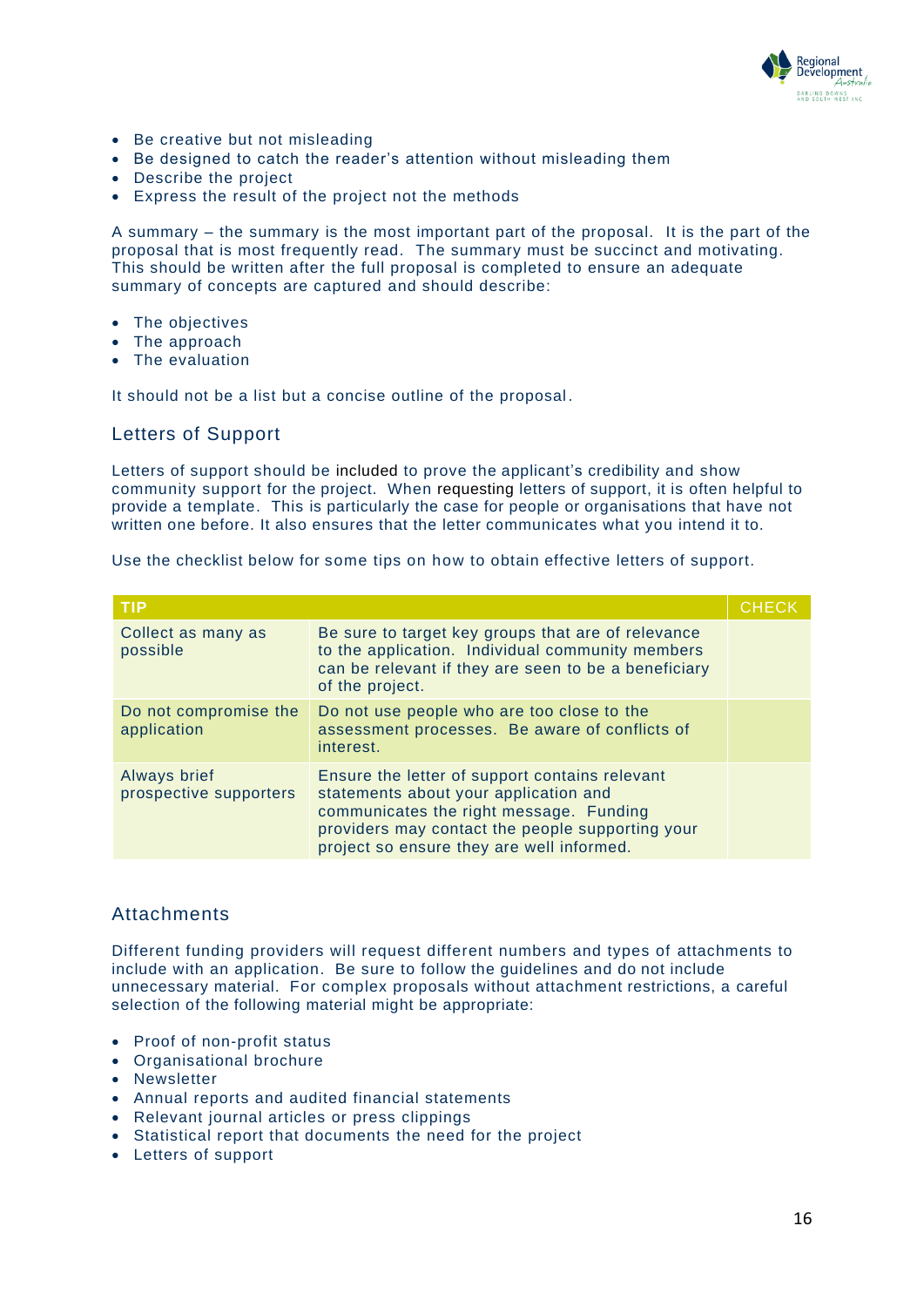

- Subcontractor agreements, partnership statements from cooperating agencies, pledge of financial support from co-funders, showing financial or in- kind commitment
- Budget narrative, organization operating budget
- Resumes for key personnel, job descriptions for new project staff, and/or biographical statements for project consultants

Include a table of contents for the attachments along with a three to four-line summary of each. This will clarify the documents for the funding provider. Specify each attachment in the table of contents.

#### Writing style

Grant funding in Australia is extremely competitive so you want to write an application that stands out. It takes a lot of trial and error to write an excellent application, so do not be put off by multiple drafts. You can use the checklist below to make sure your application is well written and really gets noticed.

*Where possible, include photos, maps, and diagrams in the application to explain how everything fits together; as they say, a picture tells a thousand words!*

| <b>TIP</b>                                                                                                                                                                                                                                         | <b>CHECK</b> |
|----------------------------------------------------------------------------------------------------------------------------------------------------------------------------------------------------------------------------------------------------|--------------|
| Do not assume prior knowledge. Write as if the reader is unfamiliar with<br>your project, area, town, and municipality and capacity to deliver.                                                                                                    |              |
| Try to include all relevant information unless there is a strict word or page<br>limit. In this case, include other information as an attachment.                                                                                                  |              |
| Be concise, accurate and avoid too much flowery language; the reader will<br>assess hundreds of applications, so make yours memorable.                                                                                                             |              |
| Avoid words like if, could, may and might. Instead, boldly declare that the<br>grant will create a positive outcome. Avoid uncertain words like believe,<br>hope, anticipate, etc.                                                                 |              |
| Read and answer all the questions. Have someone you trust who is<br>unaware of the project proofread for you.                                                                                                                                      |              |
| Use short sentences followed by dot points to identify the key areas of<br>your project. These can then be expanded upon and developed to<br>emphasise your main points.                                                                           |              |
| Where practical, use the exact key words used in the guidelines, but make<br>sure you know what they mean. Different funding providers may have a<br>different interpretation. Contact them if you are unsure.                                     |              |
| Footnote your application when stressing important information. Be sure<br>to reference supporting documents. It is a good idea to note them down<br>during your research. The documents can also be included as<br>attachments if necessary.      |              |
| List any referees the funding providers can contact about your application.<br>Always ask their permission and send them a copy of your full application<br>to read.                                                                               |              |
| Address the questions and do not add anything that is not required.<br>Remember - quality not quantity. Constantly refer to the question to<br>prevent rambling.                                                                                   |              |
| If you feel a question is not relevant, do not leave it blank, state why.<br>Contact the funding provider and check that you understand what they are<br>asking, otherwise your application may be returned, and the assessment<br>period stalled. |              |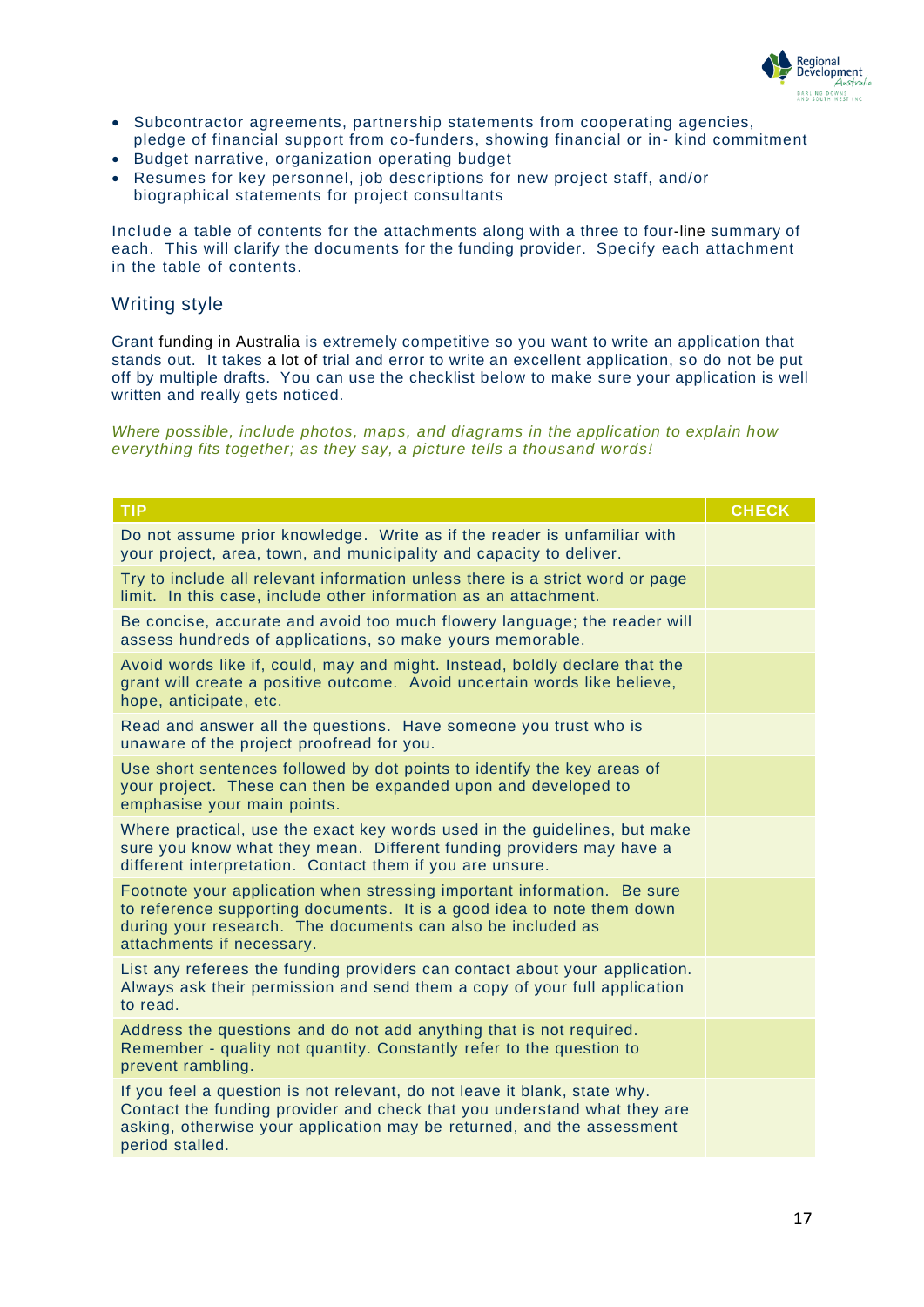

| Tailor your application according to the funding you are applying for; never<br>send off the same generic proposal to various funding agencies.                                      |  |
|--------------------------------------------------------------------------------------------------------------------------------------------------------------------------------------|--|
| Stick to the word limit but keep it short and sweet; do not fill up space with<br>rambling.                                                                                          |  |
| Make sure someone edits a final draft of the application; if they do not<br>understand what you've written, it is unlikely the funding providers will.                               |  |
| Prepare your application electronically. This is a requirement for most<br>funding agencies.                                                                                         |  |
| Electronically spell and grammar check the application; poor spelling and<br>grammar is unacceptable and looks sloppy. Have at least one other<br>person proofread your application. |  |
| Ensure you submit the correct number of copies and retain one electronic<br>'master' copy and multiple hard (signed) copies of the finished application.                             |  |

Always get the application to the funding provider *before* the deadline. Never send a halffinished application to the funding provider as this will undermine your credibility and future success in the program or other programs administered by that agency. It is much safer to delay and get it right for a subsequent round.

## <span id="page-17-0"></span>**Lodging the application**

If you have completed all the checklists, signed all the forms, made it through the guidebook and had your application proof-read and double checked, you are ready to lodge.

The assessment process will take time so be patient. You will generally be advised of receipt of your application, the anticipated processing time, and an indicative time when successful applicants will be notified and/ or announced. If you do not hear from the funding agency, be sure to contact them to make sure your application was submitted successfully

Keep a record of this correspondence in case any problems arise later. On receiving the news that your project was successful in obtaining funding you can begin work on your project. DO NOT begin any part of your project until you have confirmation of funding and a contract has been signed.

Grant applications take a lot of work and acknowledging that is important, especially if a team of people was needed to complete the work. Thank you letters to everyone involved (including the funding provider) is a great way of showing your appreciation. Providing ongoing updates to those who have invested interest in the project as it progresses through the assessment process is also a good method of maintaining enthusiasm and support for the project.

# <span id="page-17-1"></span>**Project Delivery & Acquittal**

### Funding Agreements

A funding agreement is a legal document which sets out the arrangements under which a grant is provided, received, managed, and acquitted.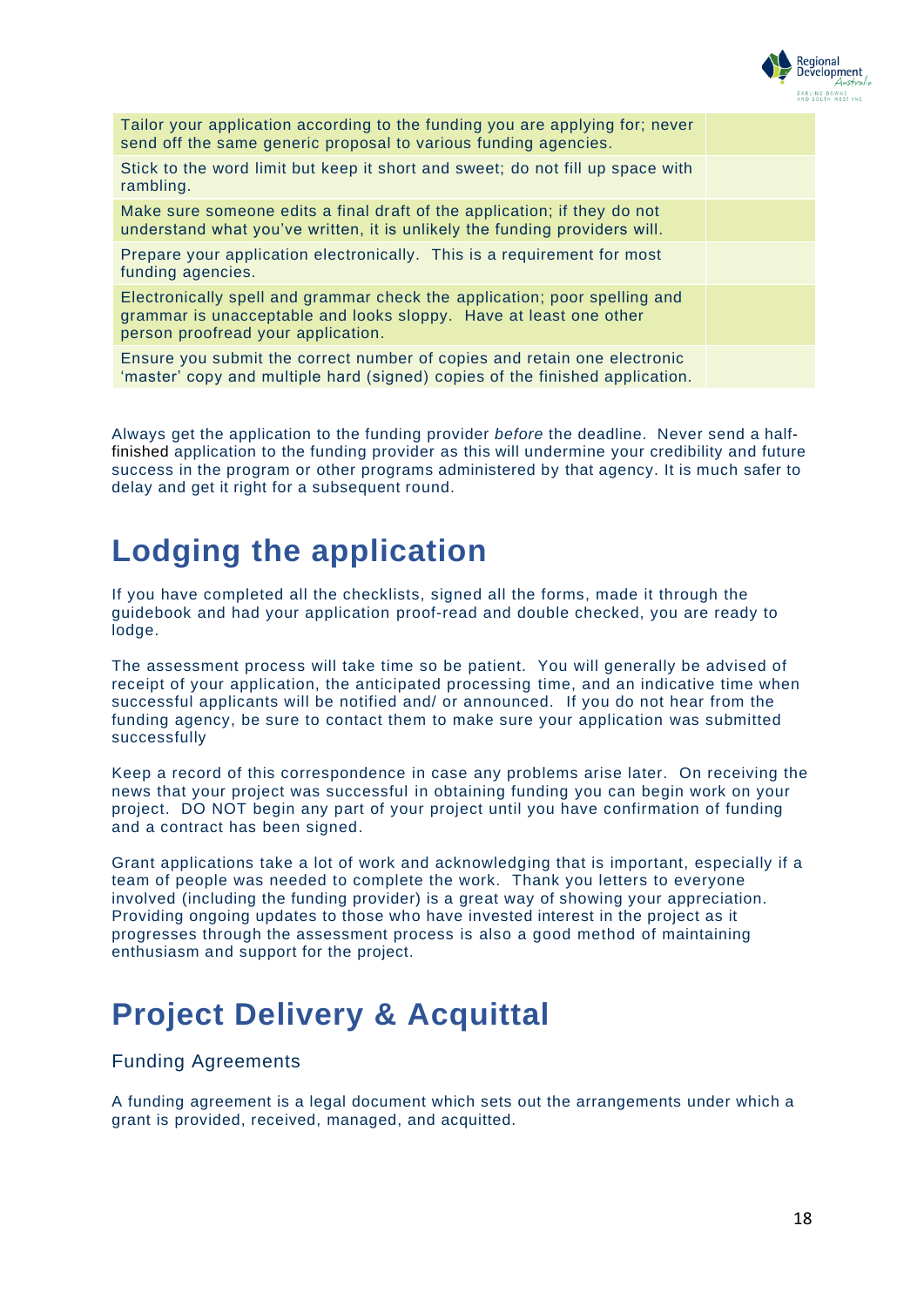

A funding agreement is designed to ensure that grant money is spent appropriately and that the project will proceed according to plan. The agreement will outline your organisation's reporting and acquittal responsibilities.

### Project Management

#### Reporting

As part of the funding agreement, your organisation will need to provide reports to the funding agency to confirm the progress of your project and how the funding money is being spent. Some funding programs require reporting at different stages during the project; others require reporting upon the project's completion

It is important to keep good records of project milestones and expenditure details, including receipts and any other information relating to the implementation of your project. This information will make the reporting process easier and faster.

#### Acknowledgement

The funding agreement will outline the responsibilities your organisation has in acknowledging your grant. Some examples of acknowledging the funding body include:

- Displaying the funding agency's logo on signage
- Including the funding agency's logo and description of the grant program in promotional material associated with the project
- Acknowledging receipt of the funding on your organisation's website

#### Acquittal

Acquitting a grant involves providing the funding body with information on how you spent the grant money you received. This usually involves reporting on the objectives of the project and how they were met, project evaluation, feedback from stakeholders and financial reporting including receipts and invoices.

Any funds that are not spent on the project usually must be returned to the funding body.

We hope this guide has been informative and provided you with a good foundation for your next grant application. Best of luck from all of us at Regional Development Australia Darling Downs and South West

*If your application is unsuccessful, give your funding provider a call to find out why. Take detailed notes and resubmit your application for the next round.*